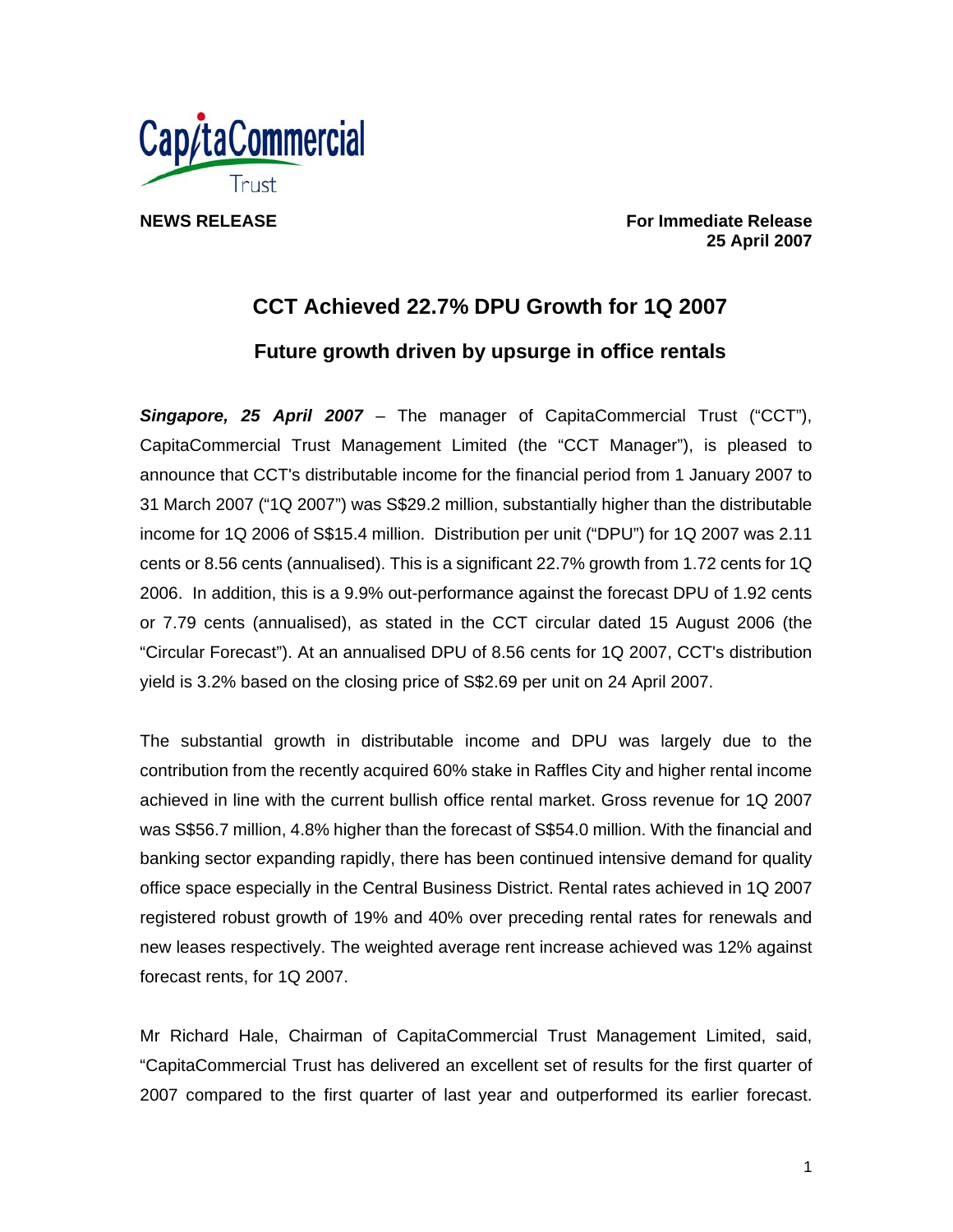Growth opportunities lie not just in Singapore but also overseas. Last month in Malaysia, we committed to take a 7.4% (US\$20 million) stake in the Malaysia Commercial Development Fund, CapitaLand's first and largest private real estate fund in the country. Going forward, these assets form a potential acquisition pipeline for Quill Capita Trust, the Malaysian commercial REIT in which CapitaCommercial Trust has a strategic 30% stake. CapitaCommercial Trust will continue to drive growth through an active leasing strategy in the current positive office market, asset enhancements and acquisition of quality properties in Singapore and abroad. We aim to deliver sustainable long term growth and total returns to our unitholders."

Mr David Tan, CEO of the CCT Manager, said, "Average prime and Grade A office rents have risen between 10.1% to 21.4% in 1Q 2007. CCT, having more than 70% of office leases up for renewal from this year to 2009, is poised to enjoy strong upside from rental reversions. Over the next two years this rental growth and the repositioning of Raffles City will contribute significantly to CCT's income. The market outlook is positive and we are confident of delivering strong performance this year."

# **Summary of CCT Results**

# **(1 January 2007 to 31 March 2007)**

|                                                                                  | <b>Actual</b><br>S\$'000 | <b>Forecast</b><br>S\$'000 | <b>Variance</b><br>℅ |
|----------------------------------------------------------------------------------|--------------------------|----------------------------|----------------------|
| <b>Gross Revenue</b>                                                             | 56,655                   | 54,045                     | 4.8                  |
| Net Property Income                                                              | 42,040                   | 39,243                     | 7.1                  |
| <b>Distributable Income</b>                                                      | 29,248                   | 26,442                     | 10.6                 |
| <b>Distribution Per Unit</b>                                                     |                          |                            |                      |
| For the period                                                                   | 2.11 <sub>c</sub>        | 1.92c                      | 9.9                  |
| Annualised                                                                       | 8.56¢                    | 7.79¢                      | 9.9                  |
| <b>Distribution Yield</b><br>Based on S\$2.69 per unit (closing as at 24 Apr 07) | 3.2%                     | 2.9%                       | Nm                   |

Nm : not meaningful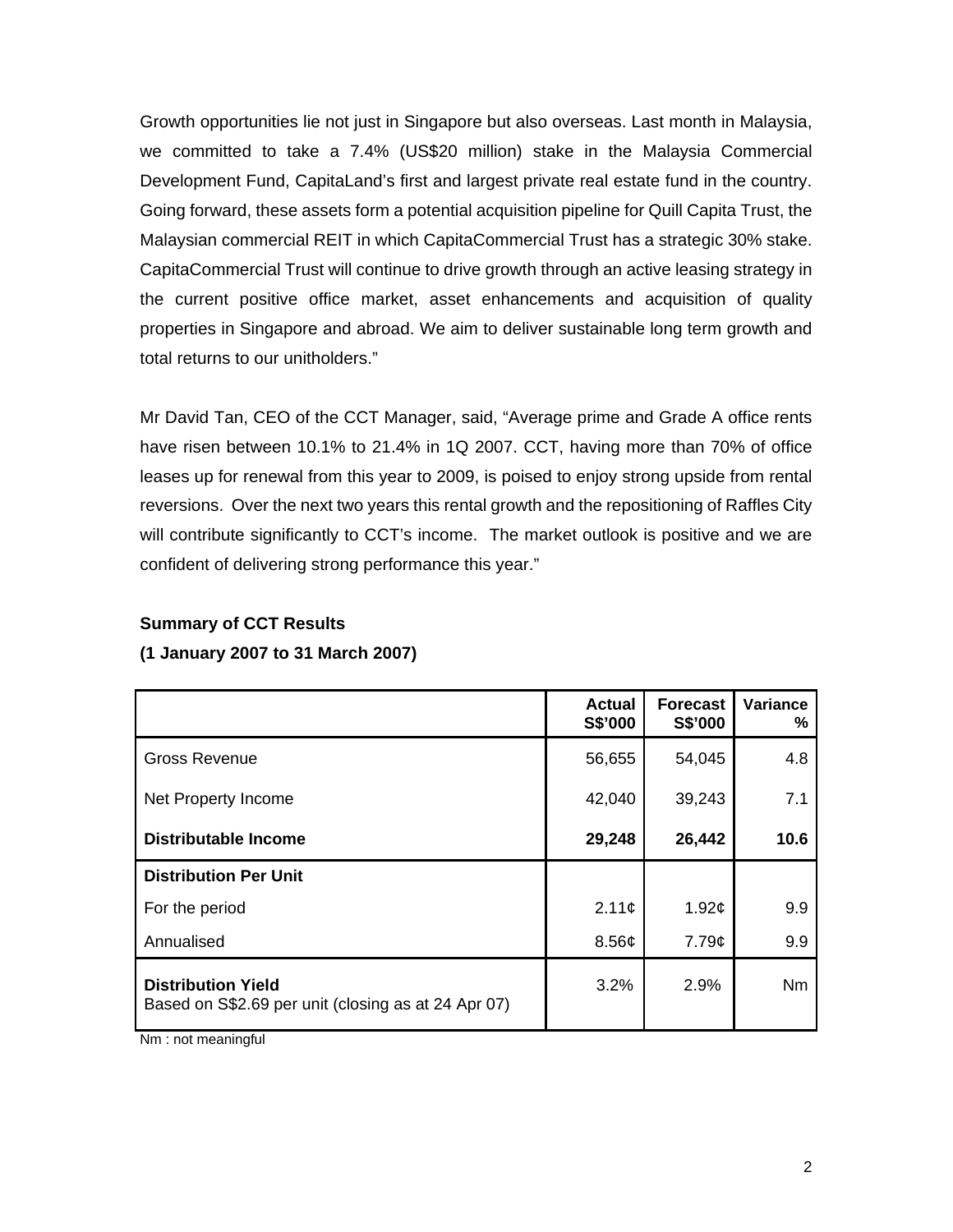#### **Growing Overseas**

In addition to the 30% stake in Quill Capita Trust ("QCT"), CCT, on 28 March 2007, announced its commitment to take a 7.4% stake (US\$20 million) in CapitaLand's first and largest Malaysia private real estate fund, MCDF. The US\$270 million MCDF with an expected gross development value of more than US\$1 billion (about S\$1.5 billion) will invest in real estate development properties primarily in Kuala Lumpur and the Klang Valley. This investment is in line with CCT's strategy to expand in Malaysia as the MCDF properties will be the potential pipeline for QCT. CCT can also expect high investment returns from MCDF.

# **Looking Ahead**

With 2.7 million square feet of commercial space, CCT remains one of the leading office players in Singapore. It will benefit from strong rental reversions as more than 70% of its office leases are due for renewal between 2007 and 2009. This organic rental growth coupled with asset enhancements and new acquisitions, both in Singapore and overseas, will be the primary growth drivers for CCT.

- END -

# **Singapore Office Market – Tight Supply, Strong Demand leads to Upsurge In Rental Rates**

Advance estimates by Singapore's Ministry of Trade and Industry showed that real gross domestic product ("GDP") rose by 6.0% in 1Q 2007 compared to the same period last year. On a quarter-to-quarter seasonally adjusted annualised basis, real GDP grew by 7.2%, following a 7.9% gain in 4Q 2006.

Demand for office market continued to intensify further, particularly in prime spaces which resulted in strong upward rental adjustments. Leasing deals continued to be denominated by the expanding financial and banking sectors. According to CB Richard Ellis ("CBRE"), average prime office rents rose 10.1% in 1Q 2007 to S\$8.60 psf per month and compared to 1Q 2006, the increase was 53.6%. Grade A office rents rose even higher by 21.4% to S\$10.60 psf per month in 1Q 2007. Compared with 1Q 2006, average Grade A rents rose by 76.7%.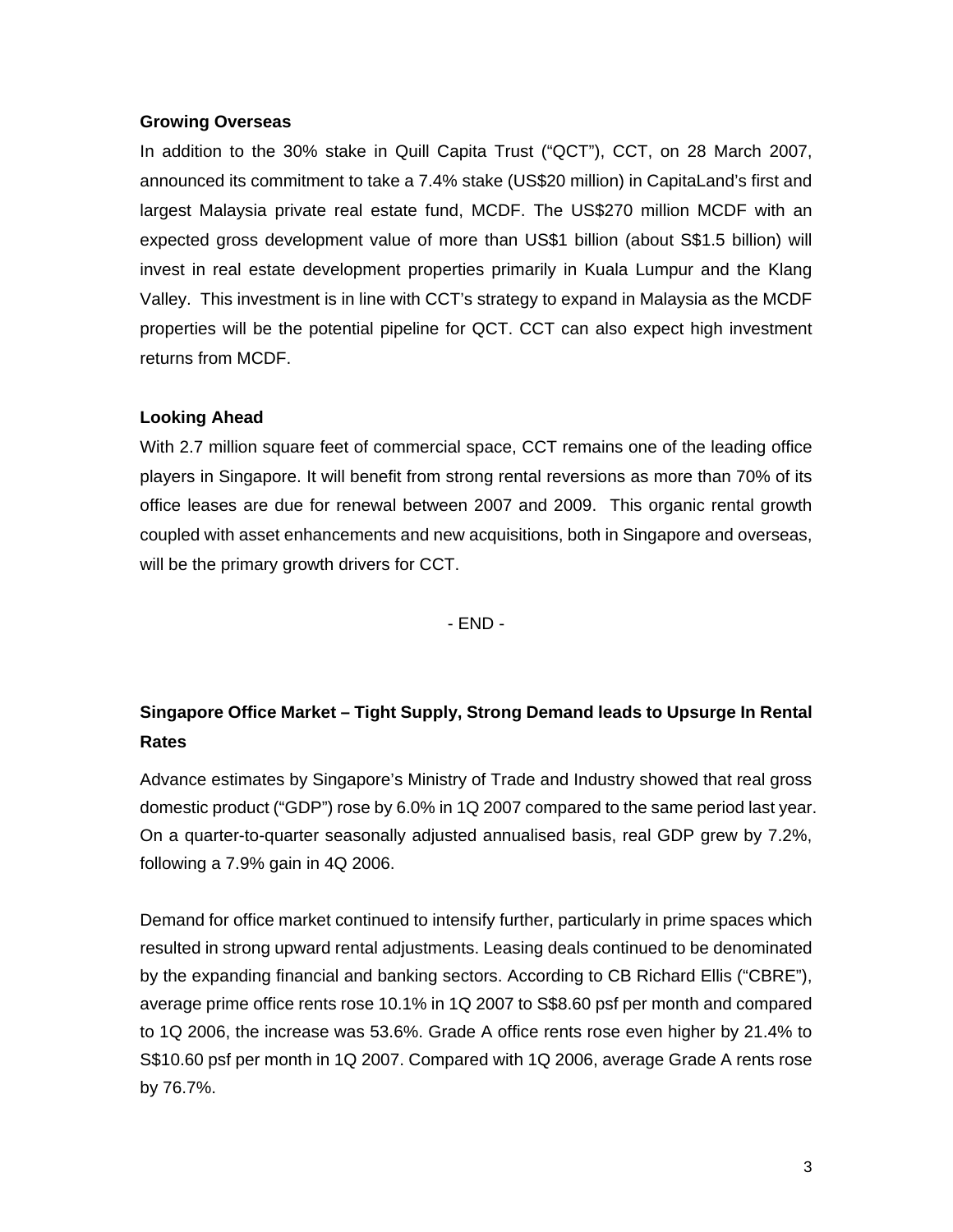Supply of office space continues to be tight both in the core central business district as well as in the fringe and decentralised areas. This would be exacerbated by the impending loss of office stock slated for redevelopment over the next few years. Occupancy of Grade A office space continued to increase to 99.6% in 1Q 2007.

Demand drivers continued to remain strong and given the tight supply, large space occupiers are pursuing early pre-commitments to future developments. Looking ahead, property consultants expect office rent to reach new highs due to the surging demand from expanding firms and the tight supply situation which is likely to persist for another three years.

#### **Kuala Lumpur Office Market Outlook Optimistic**

The Malaysian economy expanded by 5.9% year-on-year, its fastest rate in more than a year. The 2007 Government Budget which is committed to maintaining a pro-growth policy over the medium-term is likely to boost foreign investments into Malaysia. This in turn will benefit the office property sector.

According to DTZ Research, most prime offices recorded an average occupancy of more than 90% with the highest occupancy rate achieved in the Golden Triangle Area at 95.4%. Strong demand for prime office space in the city centre and a tight supply of office space has pushed rental rates upwards. Prime office rents have increased 5% year-on-year to RM5.40 psf per month. Secondary buildings experienced a higher rental rate increase of 19% over the same period to average RM4.06 psf per month as at the end of 2006. This upward trend is expected to continue for the next six months with the projected robust growth in the services sector.

#### **About CapitaCommercial Trust** (www.cct.com.sg)

CCT is Singapore's first commercial REIT with a market capitalisation of S\$3.7 billion based on the closing price of S\$2.69 per unit on 24 April 2007. It aims to own and invest in real estate and real estate-related assets which are income producing and used, or predominantly used, for commercial purposes. CCT currently owns a S\$3.9 billion portfolio with nine prime properties in Singapore's Central Business District and Downtown Core and, an office asset in Kuala Lumpur's Golden Triangle. The properties are Capital Tower, 6 Battery Road, HSBC Building, Raffles City (60% interest through RCS Trust), Starhub Centre, Robinson Point, Bugis Village, Golden Shoe Car Park and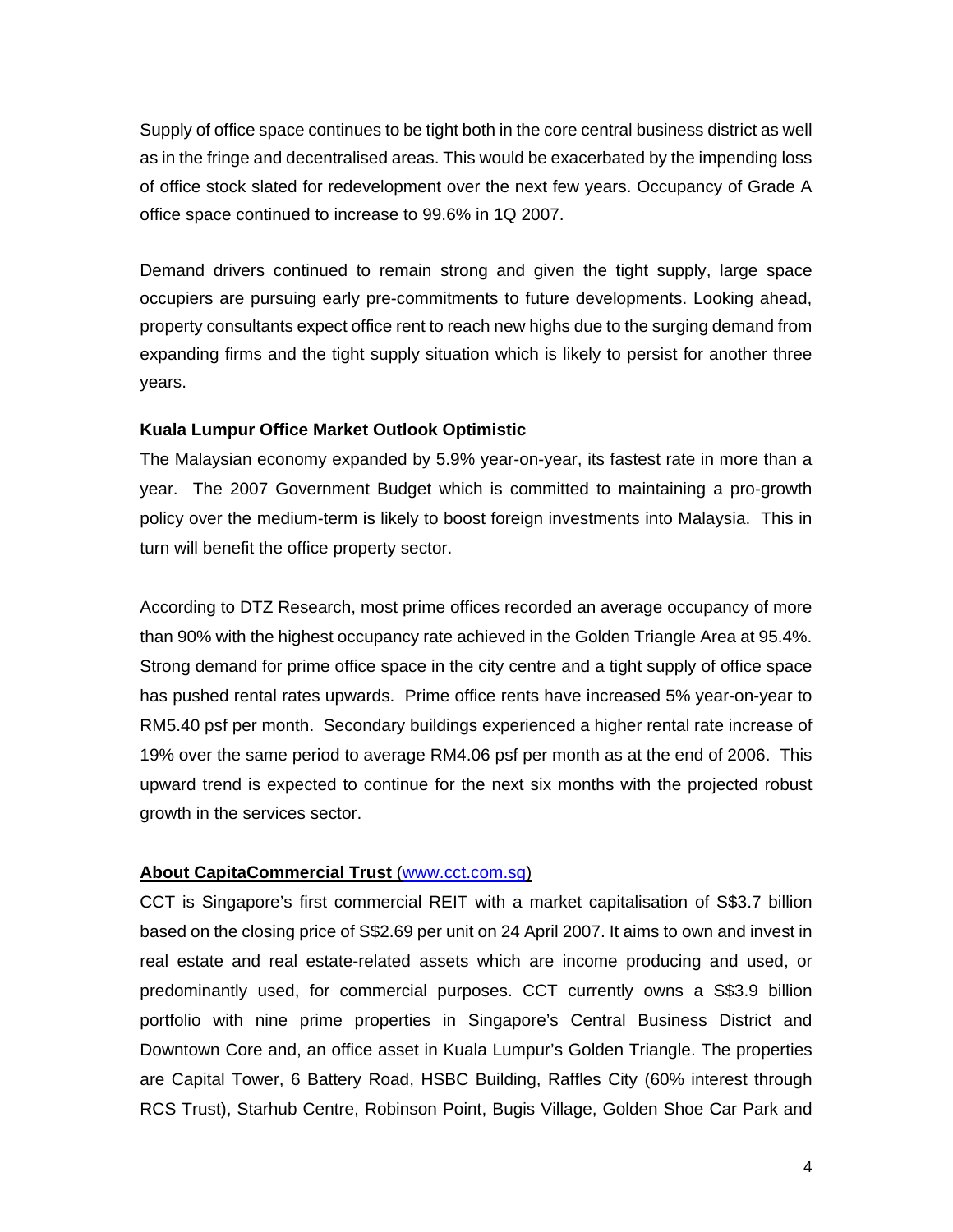Market Street Car Park in Singapore, and Wisma Technip (through an investment in junior bonds) in Kuala Lumpur. In addition, CCT is a substantial unitholder of QCT with a 30% stake and has committed to take a 7.4% stake in MCDF. QCT is a commercial REIT listed on the Bursa Malaysia Securities Berhad, with an initial portfolio of four commercial properties in Cyberjaya. MCDF is CapitaLand's first and largest Malaysia private real estate fund, with focus on real estate development properties primarily in Kuala Lumpur and the Klang Valley.

CCT has been accorded an "A3" corporate rating with a stable rating outlook by Moody's Investor Service. CCT is managed by an external manager, CapitaCommercial Trust Management Limited ("CCTML"), which is an indirect wholly-owned subsidiary of CapitaLand Limited, one of the largest listed real estate companies in Asia.

**\_\_\_\_\_\_\_\_\_\_\_\_\_\_\_\_\_\_\_\_\_\_\_\_\_\_\_\_\_\_\_\_\_\_\_\_\_\_\_\_\_\_\_\_\_\_\_\_\_\_\_\_\_\_\_\_\_\_\_\_\_\_\_\_\_\_\_\_\_\_** 

# **Issued by:**

# **CapitaCommercial Trust Management Limited**

(Company registration no. 200309059W)

| <b>Media Contact</b>               | <b>Analyst &amp; Investor Contact</b> |
|------------------------------------|---------------------------------------|
| Julie Ong                          | Ho Mei Peng                           |
| DID: (65) 6826 5812                | DID: (65) 6826 5586                   |
| Mobile: (65) 9734 0122             | Mobile: (65) 9668 8290                |
| Email: julie.ong@capitaland.com.sq | Email: ho.meipeng@capitaland.com.sq   |

#### **IMPORTANT NOTICE**

The past performance of CapitaCommercial Trust ("CCT") is not indicative of the future performance of CCT. Similarly, the past performance of CCT Manager is not indicative of the future performance of the CCT Manager.

The value of units in CCT ("CCT Units") and the income derived from them may fall as well as rise. The CCT Units are not obligations of, deposits in, or guaranteed by, the CCT Manager. An investment in the CCT Units is subject to investment risks, including the possible loss of the principal amount invested. Investors have no right to request that the CCT Manager redeem or purchase their CCT Units while the CCT Units are listed. It is intended that holders of the CCT Units